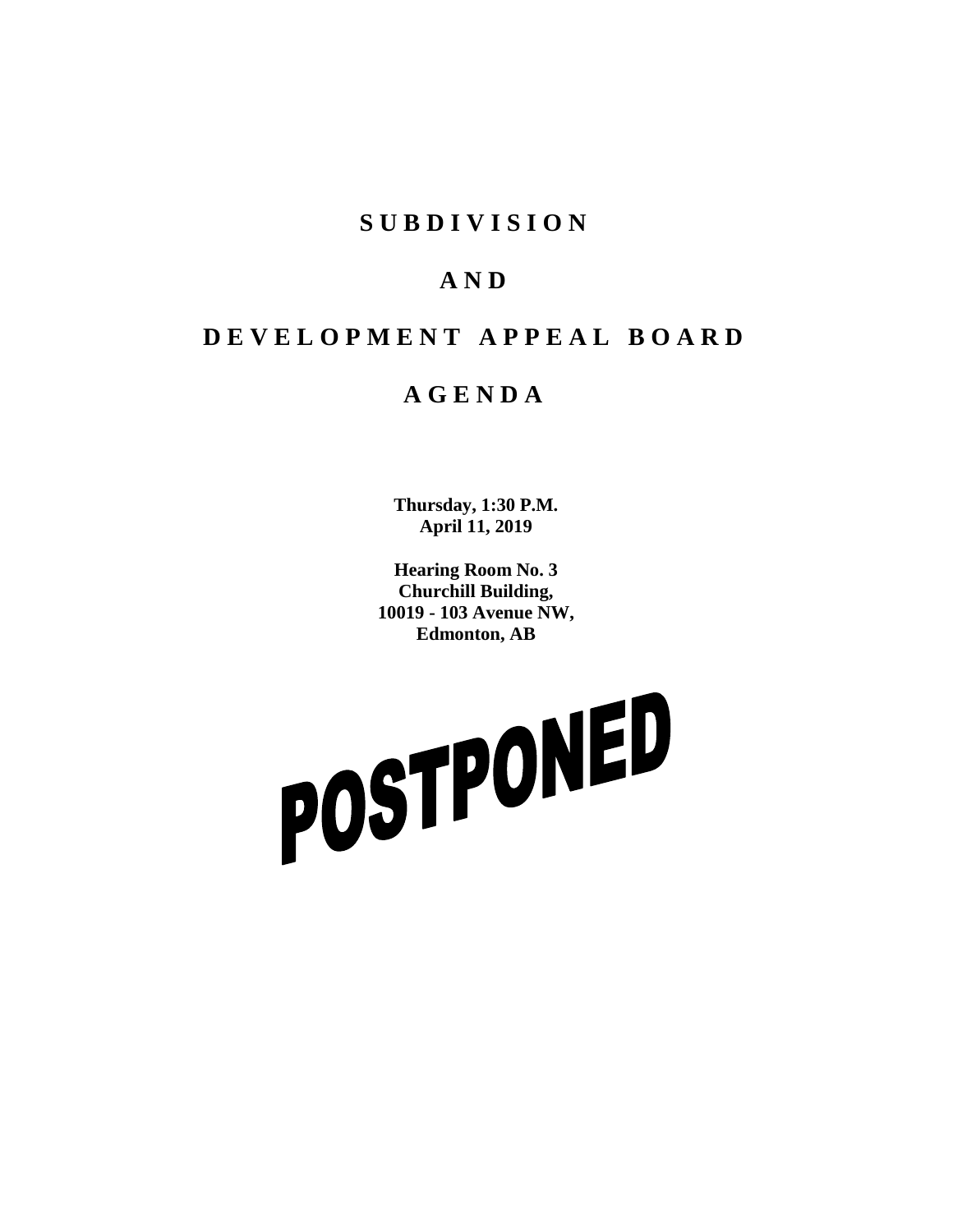#### **SUBDIVISION AND DEVELOPMENT APPEAL BOARD HEARING ROOM NO. 3**

|                  | $1:30$ P.M.<br><b>POSTPONED</b> | $SDAB-D-19-030$ | Develop a Cannabis Retail Sales<br>11641 - Jasper Avenue NW<br>Project No.: 296171324-001 |
|------------------|---------------------------------|-----------------|-------------------------------------------------------------------------------------------|
| Н                | $1:30$ P.M.                     | $SDAB-D-19-051$ | Change the use from Health Services (Cannabis<br>Counselling) to Cannabis Retail Sales    |
| <b>POSTPONED</b> |                                 |                 | 11516 - Jasper Avenue NW<br>Project No.: 296172505-001                                    |

*NOTE: Unless otherwise stated, all references to "Section numbers" refer to the authority under the Edmonton Zoning Bylaw 12800.*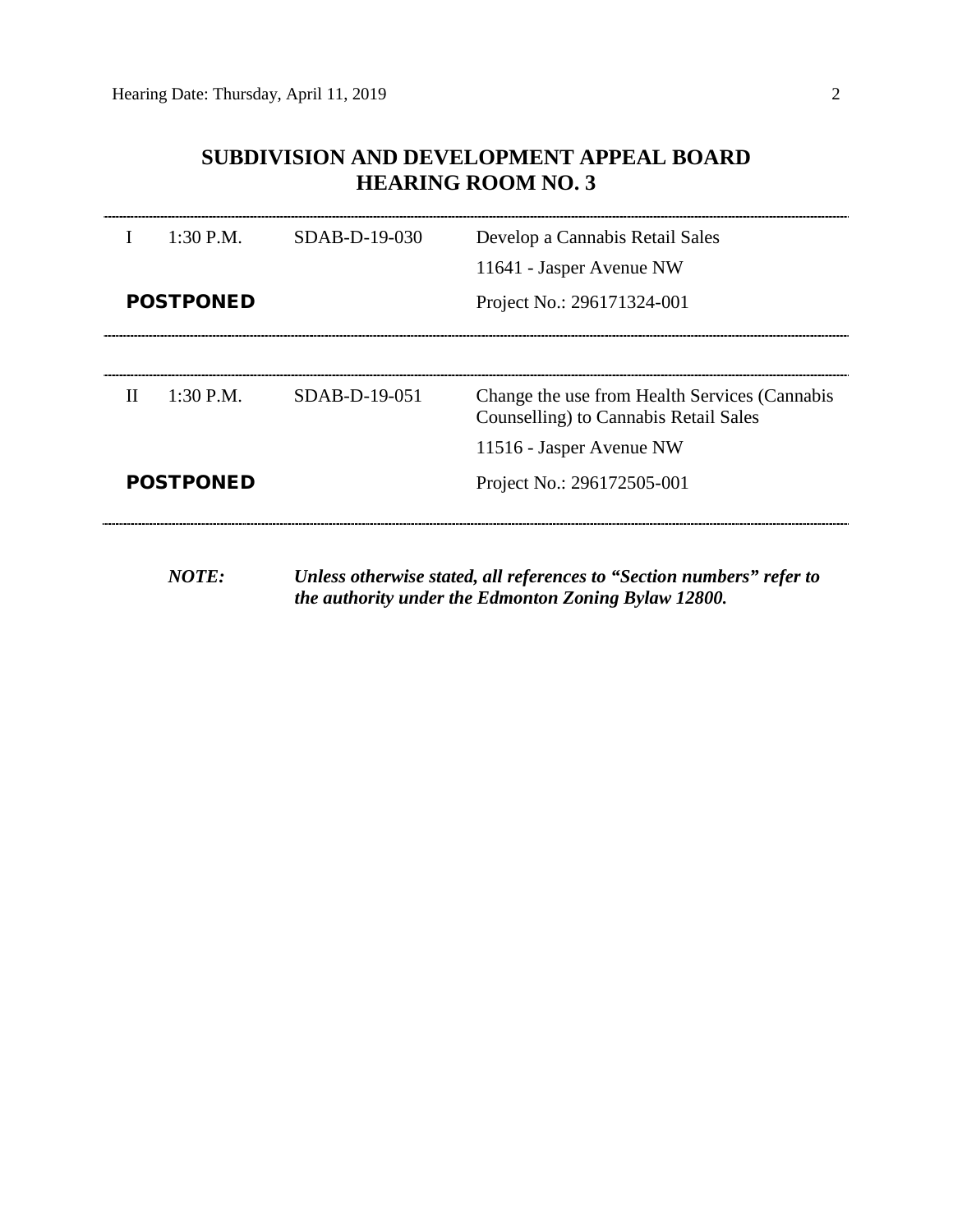#### **ITEM I: 1:30 P.M. FILE: SDAB-D-19-030**

AN APPEAL FROM THE DECISION OF THE DEVELOPMENT OFFICER BY AN ADJACENT PROPERTY OWNER

APPELLANT:

APPLICATION NO.: 296171324-001

DECISION OF THE DEVELOPMENT AUTHORITY: Approved

APPLICATION TO: Develop a Cannabis Retail Sales

DECISION DATE: January 23, 2019

DATE OF APPEAL: February 12, 2019



MUNICIPAL DESCRIPTION OF SUBJECT PROPERTY: 11641 - Jasper Avenue NW

LEGAL DESCRIPTION: Plan 2671AN Blk 16 Lot 25

ZONE: DC1 - Direct Development Control Provision (Area 8)

OVERLAY: Main Streets Overlay

STATUTORY PLAN: Oliver Area Redevelopment Plan